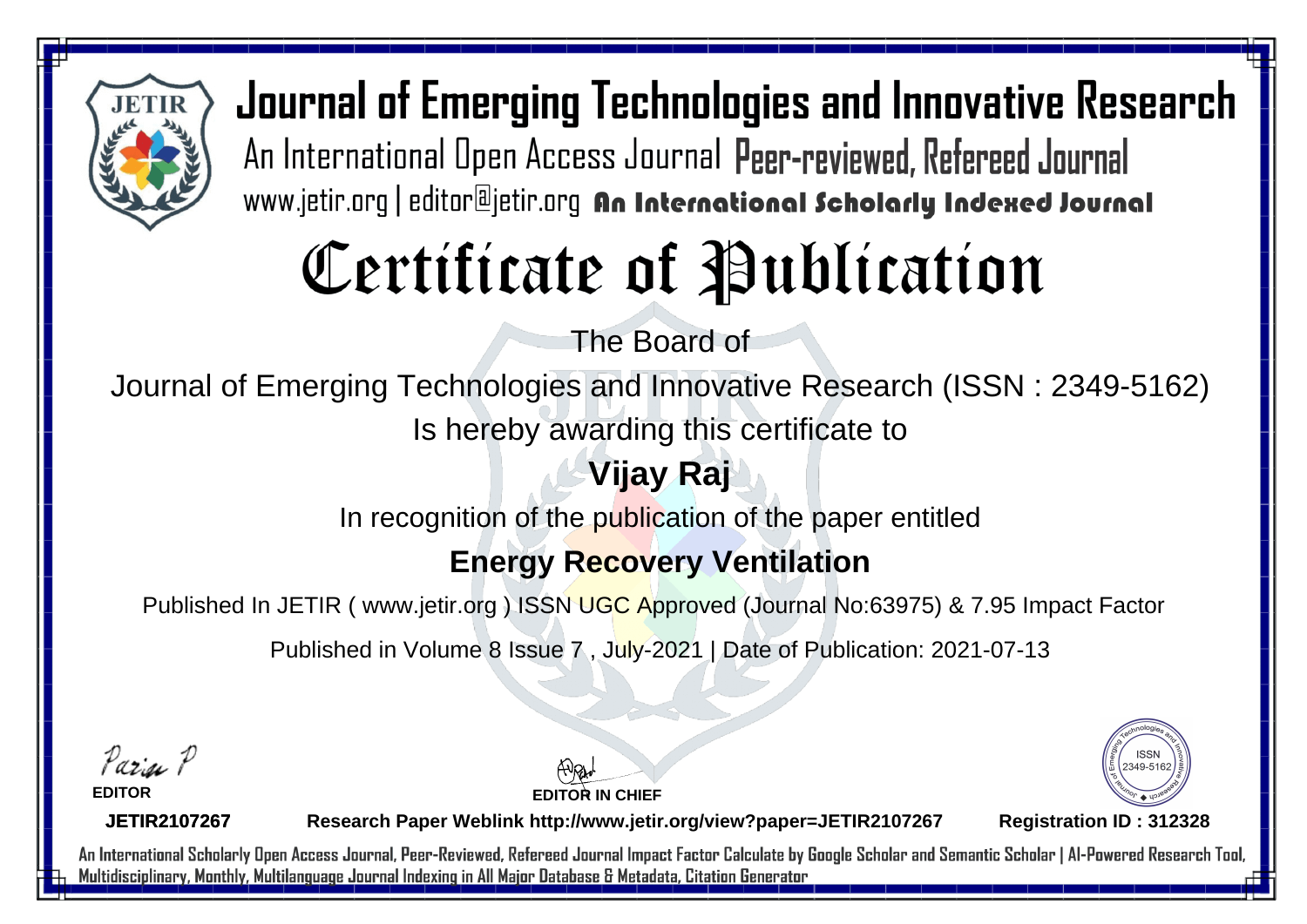

# Certificate of Publication

The Board of

Journal of Emerging Technologies and Innovative Research (ISSN : 2349-5162)

Is hereby awarding this certificate to

### **Prince Pandey**

In recognition of the publication of the paper entitled

### **Energy Recovery Ventilation**

Published In JETIR ( www.jetir.org ) ISSN UGC Approved (Journal No: 63975) & 7.95 Impact Factor

Published in Volume 8 Issue 7 , July-2021 | Date of Publication: 2021-07-13

Parin P

**EDITOR**

**EDITOR IN CHIEF**



**JETIR2107267**

**Research Paper Weblink http://www.jetir.org/view?paper=JETIR2107267 Registration ID : 312328**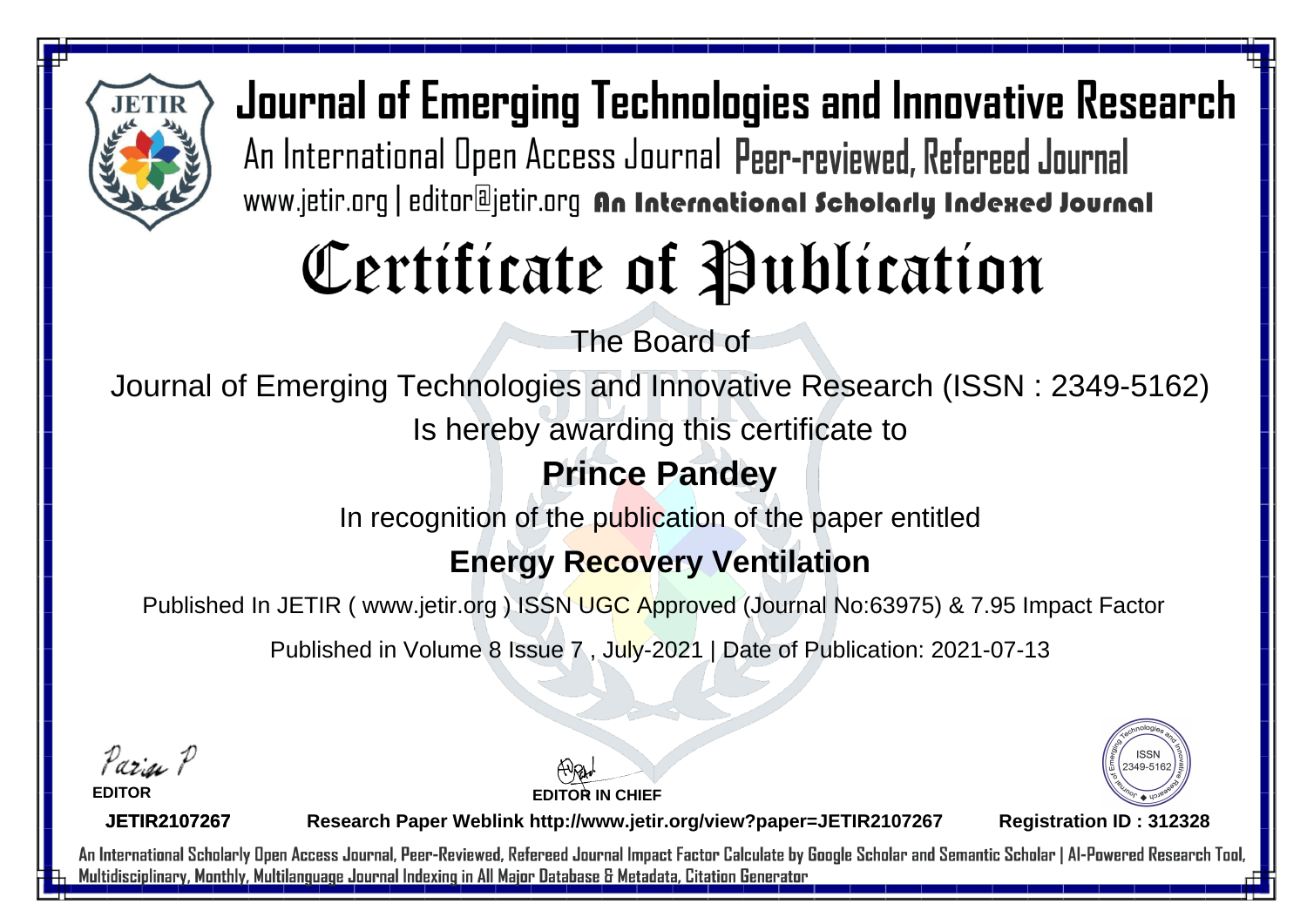

# Certificate of Publication

The Board of

Journal of Emerging Technologies and Innovative Research (ISSN : 2349-5162)

Is hereby awarding this certificate to

#### **Bhanu pareek**

In recognition of the publication of the paper entitled

### **Energy Recovery Ventilation**

Published In JETIR ( www.jetir.org ) ISSN UGC Approved (Journal No: 63975) & 7.95 Impact Factor

Published in Volume 8 Issue 7 , July-2021 | Date of Publication: 2021-07-13

Parin P

**EDITOR**

**EDITOR IN CHIEF**



**JETIR2107267**

**Research Paper Weblink http://www.jetir.org/view?paper=JETIR2107267 Registration ID : 312328**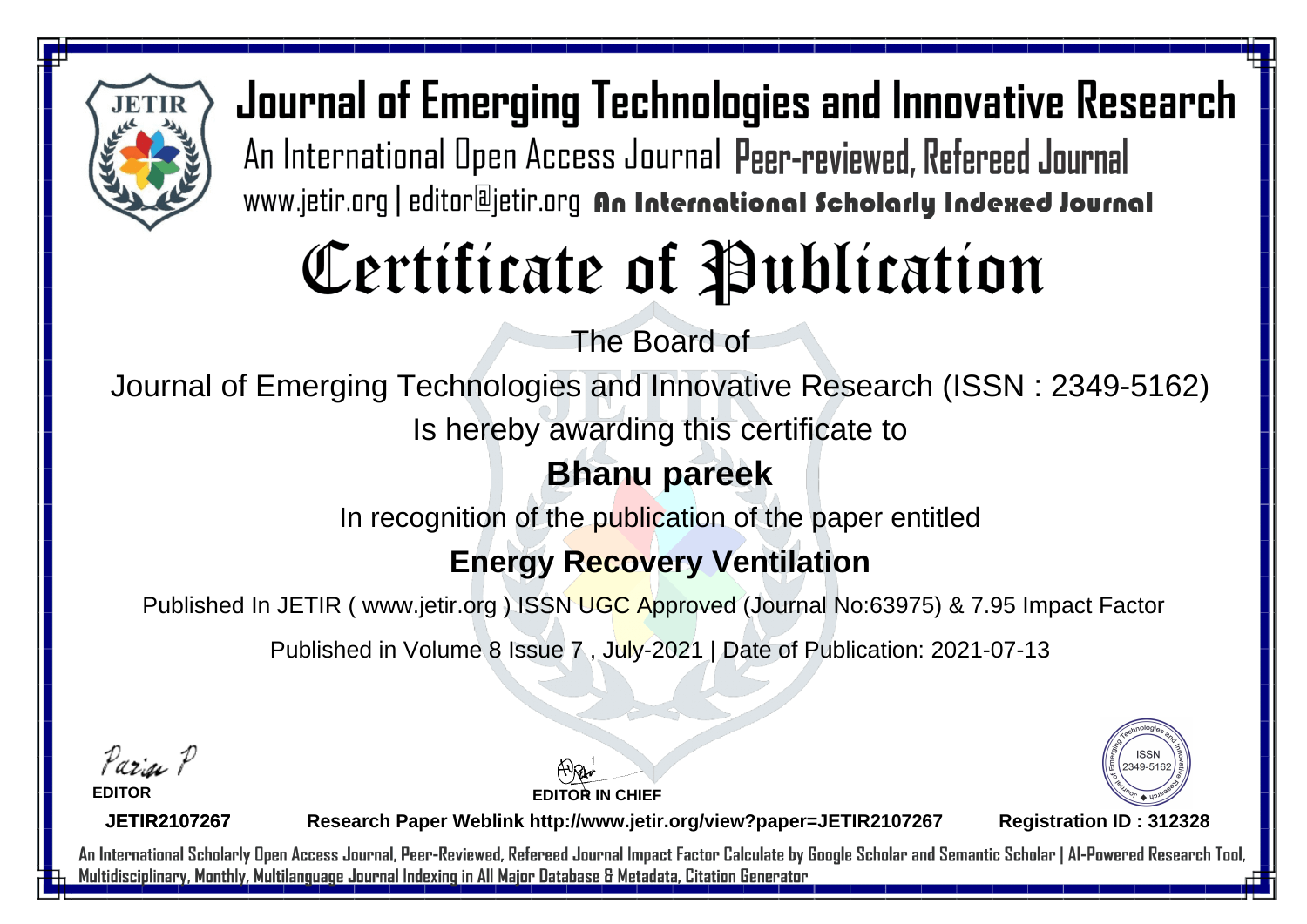

# Certificate of Publication

The Board of

Journal of Emerging Technologies and Innovative Research (ISSN : 2349-5162)

Is hereby awarding this certificate to

### **Shubham Gupta**

In recognition of the publication of the paper entitled

### **Energy Recovery Ventilation**

Published In JETIR ( www.jetir.org ) ISSN UGC Approved (Journal No: 63975) & 7.95 Impact Factor

Published in Volume 8 Issue 7 , July-2021 | Date of Publication: 2021-07-13

Parin P

**EDITOR**

**EDITOR IN CHIEF**



**JETIR2107267**

**Research Paper Weblink http://www.jetir.org/view?paper=JETIR2107267 Registration ID : 312328**